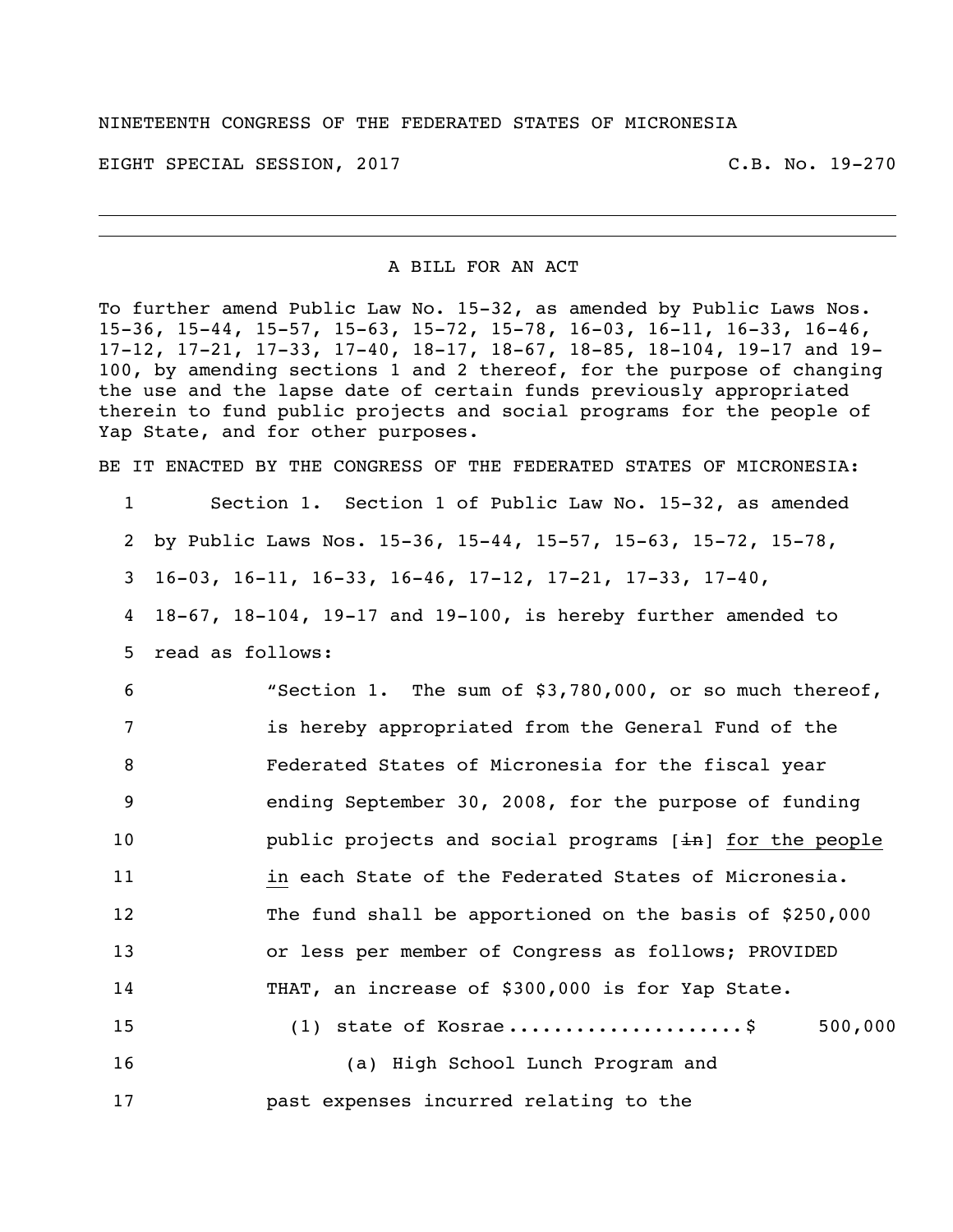| $\mathbf{1}$   | implementation of the program\$             | 48,000  |
|----------------|---------------------------------------------|---------|
| $\overline{2}$ | (b) Bachelor Degree Program                 | 80,000  |
| 3              | (c) Lelu Community projects/programs        | 10,000  |
| 4              | Malem Community projects/programs<br>(d)    | 10,000  |
| 5              | (e) Utwe Community projects/programs        | 10,000  |
| 6              | Tafunsak Community projects/programs<br>(f) | 10,000  |
| 7              | Kosrae Women Association<br>(g)             | 10,000  |
| 8              | (h) Promotion and travel for                |         |
| 9              | Tourism Office                              | 10,000  |
| 10             | (i) Kosrae State Government subsidy.        | 100,000 |
| 11             | (j) Medical referrals for non-insured       |         |
| 12             | and non-employed Kosraeans; PROVIDED THAT,  |         |
| 13             | reprogramming of this funding is not        |         |
| 14             | allowed                                     | 20,000  |
| 15             | (k) Supplemental funding for fuel           |         |
| 16             | for Caroline Voyager                        | $-0-$   |
| 17             | (1) Tafunsak multipurpose                   |         |
| 18             | building renovation                         | 20,000  |
| 19             | (m) Outboard motors/fishing gears/POL       | 8,950   |
| 20             | (n) Kosrae Senior Citizens Meeting Halls    |         |
| 21             | (i) Lelu Senior Citizen                     | 30,000  |
| 22             | (ii) Tafunsak Senior Citizen                | 30,000  |
| 23             | (iii) Malem Senior Citizen                  | 30,000  |
| 24             | (iv) Utwa Senior Citizen                    | 30,000  |
| 25             | (o) Supplemental funding for a              |         |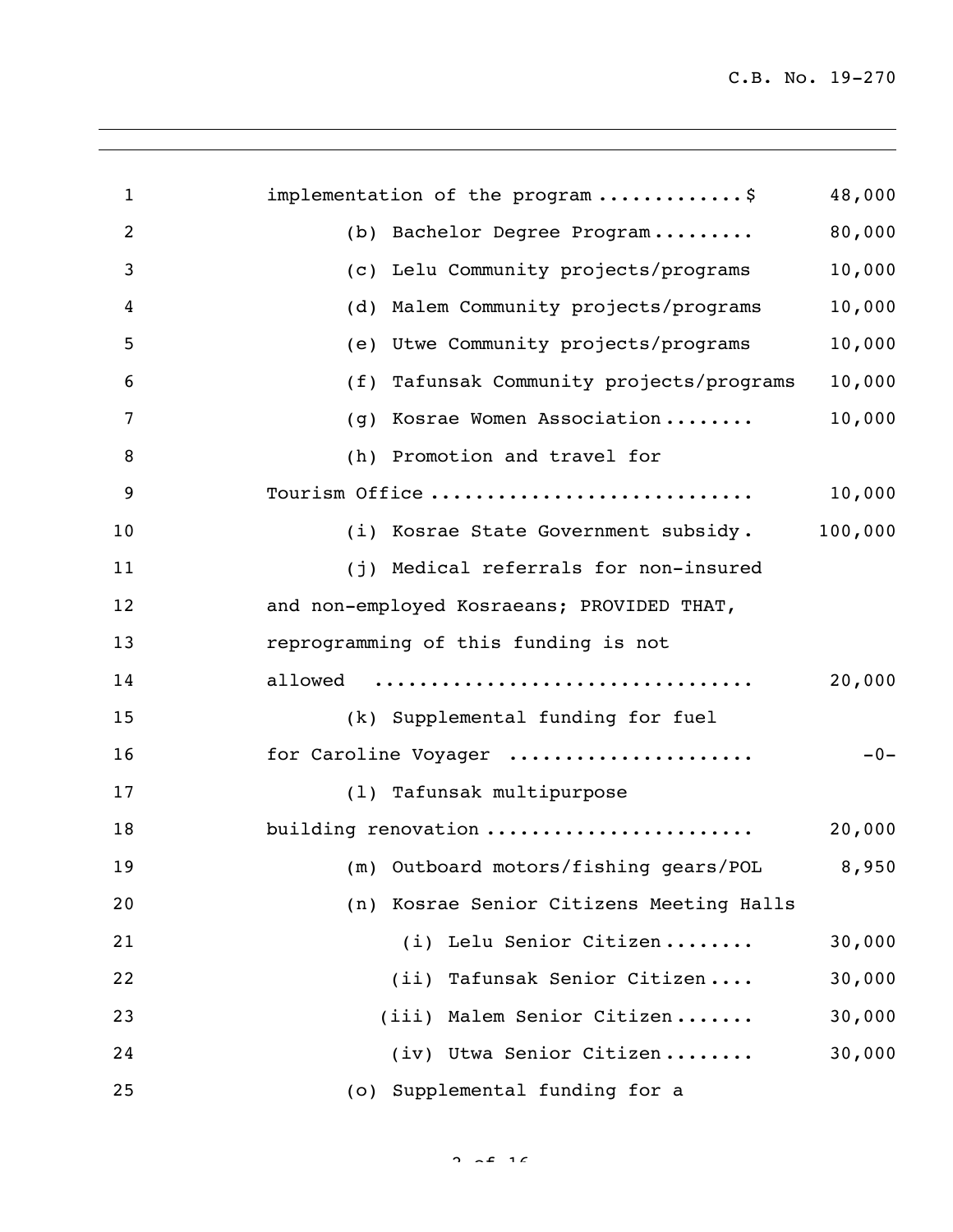| $\mathbf{1}$     | Master's Degree Program \$<br>8,000                  |
|------------------|------------------------------------------------------|
| $\overline{2}$   | 5,000<br>Tafunsak Youths' musical instruments<br>(p) |
| 3                | 5,000<br>(q) KCSO's subsidy                          |
| $\boldsymbol{4}$ | (r) National Government debts to ABCOR               |
| 5                | Construction<br>12,000                               |
| 6                | (s) Kosrae Women Christian Associations              |
| 7                | (i) Lelu Women Christian                             |
| 8                | Association<br>2,000                                 |
| 9                | (ii) Tafunsak Women Christian                        |
| 10               | Association<br>2,000                                 |
| 11               | (iii) Malem Women Christian                          |
| 12               | Association<br>2,000                                 |
| 13               | (iv) Utwa Women Christian                            |
| 14               | Association<br>2,000                                 |
| 15               | (v) Walung Women Christian                           |
| 16               | Association<br>2,000                                 |
| 17               | 2,000<br>(t) Kosrae Community in Pohnpei State       |
| 18               | (u) Computer and computer accessories<br>1,050       |
| 19               | 800,000                                              |
| 20               | (a) Chamber of Commerce (matching                    |
| 21               | fund) the funding shall not be expended              |
| 22               | unless the Chamber of Commerce contributes           |
| 23               | a 50% of either in kind and/or monetary              |
| 24               | contribution as it's matching<br>50,000              |
| 25               | (b) Ruu and Amun villages basketball courts<br>$-0-$ |

 $2 \times 16$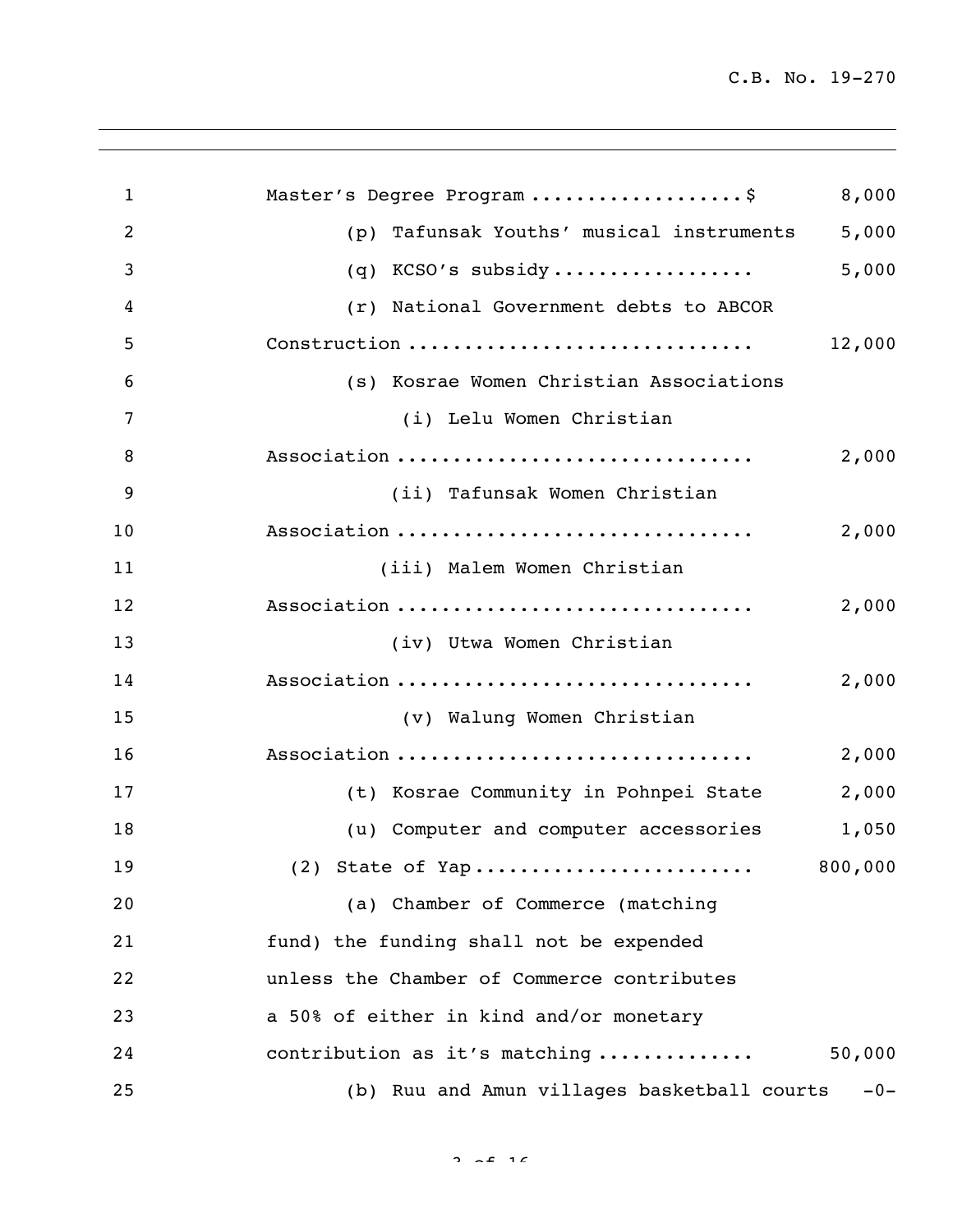| $\mathbf{1}$     | (c) Lands' Acquisition                              |  |
|------------------|-----------------------------------------------------|--|
| $\overline{2}$   | (Outer Island of Yap) \$<br>50,000                  |  |
| 3                | (d) Southern Yap water system                       |  |
| 4                | equipment purchase<br>25,000                        |  |
| 5                | 25,000<br>(e) Tomil Road repair                     |  |
| 6                | 20,000<br>$(f)$ Amun bridge                         |  |
| 7                | 9,000<br>(g) Water extension, Makiy village         |  |
| 8                | 30,000<br>(h) Road improvements, Wanyan village     |  |
| $\boldsymbol{9}$ | 45,000<br>(i) Bugol women multipurpose building     |  |
| 10               | (j) Travel needs to Asia Pacific Nurse              |  |
| 11               | Leadership Conference in Honolulu, Hawaii<br>18,000 |  |
| 12               | (k) Falalus and Seliap community                    |  |
| 13               | centers repairs<br>23,000                           |  |
| 14               | 27,000<br>(1) Qapluul village road repair           |  |
| 15               | 50,000<br>(m) Gachpar Men's House                   |  |
| 16               | 10,000<br>(n) Wottegai Road Project                 |  |
| 17               | 50,000<br>(o) Tugunbinau bridge, Maap               |  |
| 18               | (p) Outer Islands' agriculture                      |  |
| 19               | programs and projects (concrete taro                |  |
| 20               | patches, purchase of tools and equipment)<br>15,800 |  |
| 21               | (q) Pikelot Island watercatchment                   |  |
| 22               | and shelter<br>7,000                                |  |
| 23               | (r) Outer Islands' Transportation                   |  |
| 24               | needs (boats, two outboard motors for               |  |
| 25               | Falalus and Faraulap Islands, POL and               |  |

 $4 \times 2 \times 16$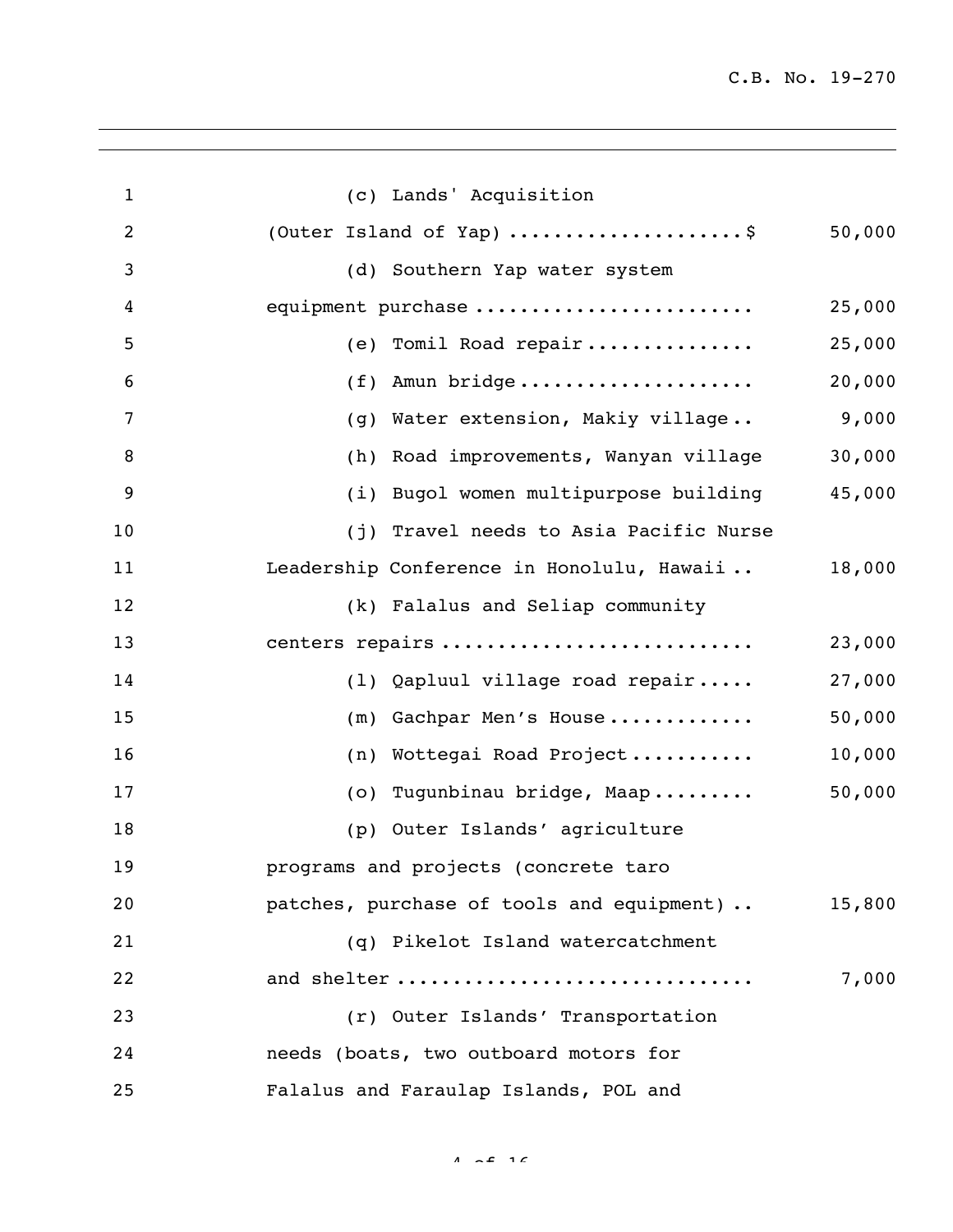| $\mathbf{1}$     | charter and provisioning) $\ldots$ \$        | 102,000 |
|------------------|----------------------------------------------|---------|
| $\overline{2}$   | (s) YSPSC subsidy for POL                    | 100,000 |
| 3                | (t) Boats & motors for Seliap &              |         |
| $\boldsymbol{4}$ | Tegailap, Woleai                             | 30,000  |
| 5                | (u) Meerur men's house repair                | 16,000  |
| 6                | (v) Completion of Wottegai community         |         |
| 7                | center in Qapluul village                    | 20,000  |
| 8                | (w) Mariyong Island Community                |         |
| 9                | Piggery project                              | 13,000  |
| 10               | (x) Grant to Woleai Atoll                    |         |
| 11               | Community Account                            | 6,000   |
| 12               | (y) Woleai Airport equipments                |         |
| 13               | purchase                                     | 4,934   |
| 14               | (z) Outboard motor for the Office of the     |         |
| 15               | Yap State Governor                           | 13,000  |
| 16               | (aa) Yap Chamber of Commerce subsidy.        | 31,200  |
| 17               | (ab) Yap Department of Health Services       |         |
| 18               | and Office of Administrative Services travel |         |
| 19               | needs $[$ (JEMCO, 2016 Meeting) ]            | 9,066   |
| 20               | (3) State of Pohnpei 1,000,000               |         |
| 21               | (a) Pohnpei State At-Large                   |         |
| 22               | (i) Construction and renovation of           |         |
| 23               | roads, bridges, culverts and road drainages  |         |
| 24               | from Palikir to Kolonia                      | $-0-$   |
| 25               | (b) Election District No. 1                  |         |
|                  |                                              |         |

 $F = \sqrt{2}$  16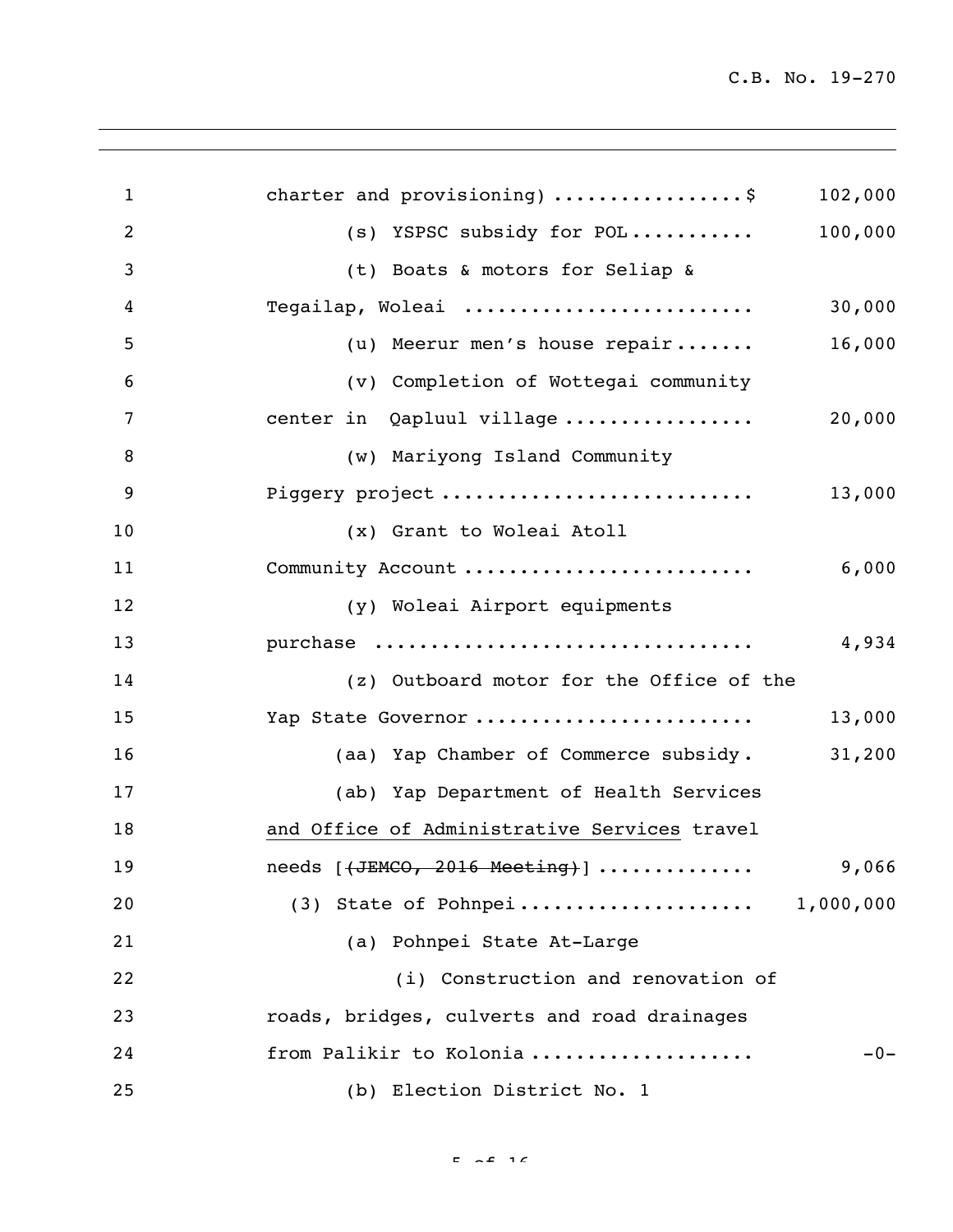| $\mathbf{1}$   | (i) 2 <sup>nd</sup> Phase (Baptist School |         |
|----------------|-------------------------------------------|---------|
| $\overline{2}$ | classroom construction) \$                | 99,695  |
| 3              | $(i)$ EDI operation                       | 25,249  |
| $\overline{4}$ | (iii) Kolonia Town Ladies Training        |         |
| 5              | Center renovations                        | 10,000  |
| 6              | (iv) Tomara Road construction             | 59,752  |
| 7              | (v) Sapwuafik Community                   |         |
| 8              | Center Renovations                        | 6,050   |
| 9              | (vi) Peidie Road paving                   | 70,000  |
| 10             | (vii) Completion of Ipwal Road            | 18,000  |
| 11             | (viii) Sekere retaining wall              | 9,000   |
| 12             | (ix) Soledi Road construction             | 3,950   |
| 13             | $(x)$ Road improvement 8,304              |         |
| 14             | (c) Election District No. 2               |         |
| 15             | (i) Water Delivery Services               | 40,000  |
| 16             | (ii) Students' Financial Assistance       | 15,000  |
| 17             | (iii) Secondary Road Improvement.         | 100,000 |
| 18             | (iv) ED2 operation                        | 49,000  |
| 19             | $(v)$ Civic Centers                       | 30,000  |
| 20             | (vi) Agriculture Fair                     | 3,500   |
| 21             | (vii) Enipein Elementary School           |         |
| 22             | Teacher's Aide                            | 2,000   |
| 23             | (viii) Kitti Fish Market                  | $-0-$   |
| 24             | (ix) Sports facilities improvement        | 1,500   |
| 25             | (x) Outboard Motor for Kitti Police       | 3,370   |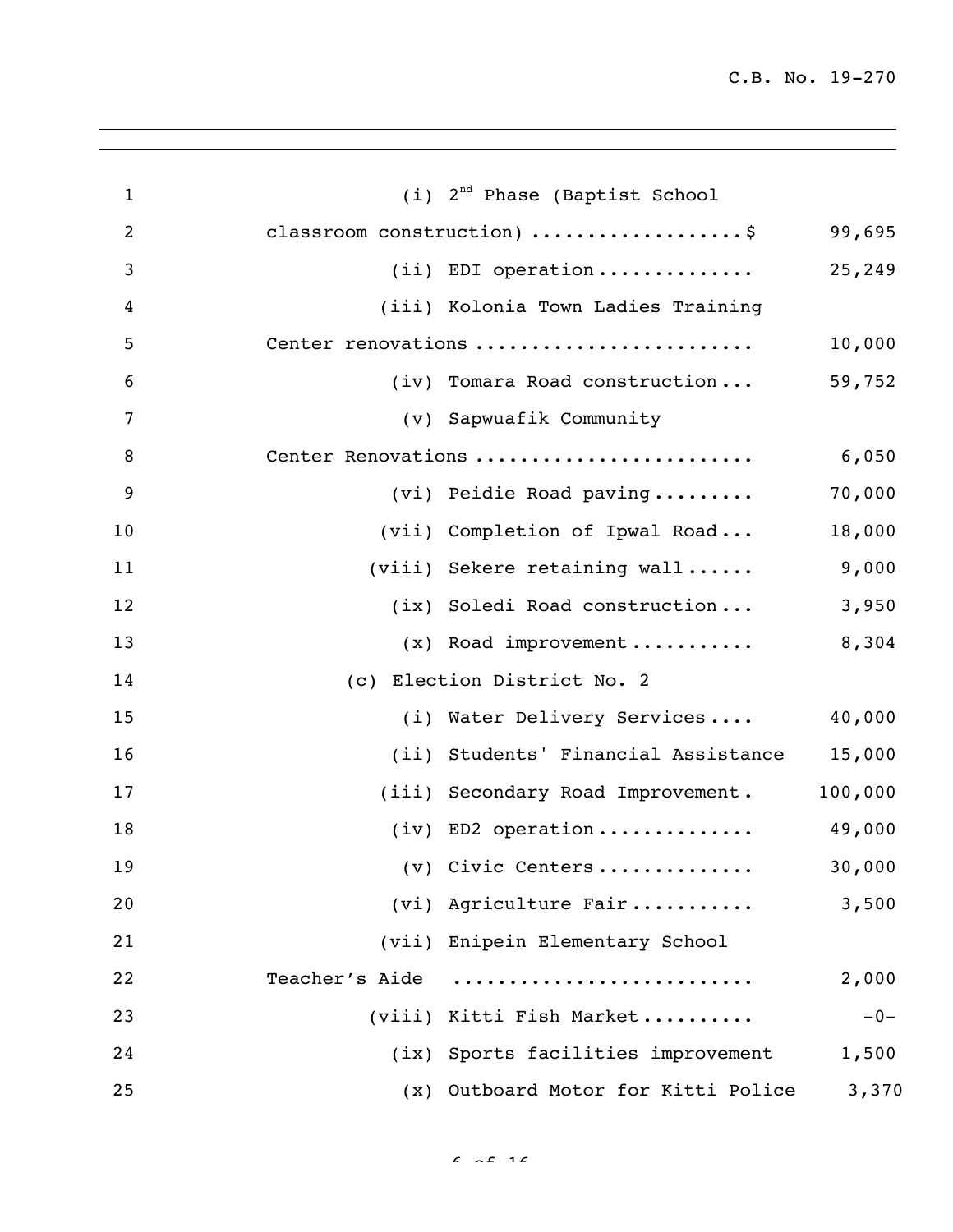| $\mathbf{1}$   | (xi) Madolenihmw Municipal                        |
|----------------|---------------------------------------------------|
| $\overline{c}$ | Government subsidy \$<br>10,000                   |
| 3              | (xii) Kitti/Madolenihmw                           |
| 4              | Outreach program<br>10,000                        |
| 5              | 2,807<br>$(xiii)$ Grant writer assistance         |
| 6              | (xiv) Pohnpei Coconut Processing                  |
| 7              | Plant repair<br>6,675                             |
| 8              | 3,500<br>(xv) Nanmand Lumber Milling (Pwihno)     |
| 9              | 3,000<br>(xvi) ED#2 Municipal management workshop |
| 10             | 4,000<br>(xvii) Salapwuk Teacher's Aide           |
| 11             | $(xviii)$ NMS cook<br>$-0-$                       |
| 12             | (xix) Madolenihmw Cold Storage<br>4,000           |
| 13             | $(xx)$ Lukop/Wone ECE<br>4,552                    |
| 14             | (xxi) Temwen and Nanmadol                         |
| 15             | water system supply<br>60,000                     |
| 16             | 7,096<br>(xxii) Mand Community Nahs               |
| 17             | (d) Election District No. 3                       |
| 18             | (i) ED $#3$ Operation<br>68,566                   |
| 19             | (ii) Students and public                          |
| 20             | transportation services<br>28,000                 |
| 21             | (iii) Students' financial assistance<br>7,524     |
| 22             | (iv) Youth sports activities<br>6,056             |
| 23             | (v) Agriculture Fair<br>3,000                     |
| 24             | (vi) ED #3 Working Group supplemental<br>7,526    |
| 25             | (vii) ED $#3$ Water System<br>10,000              |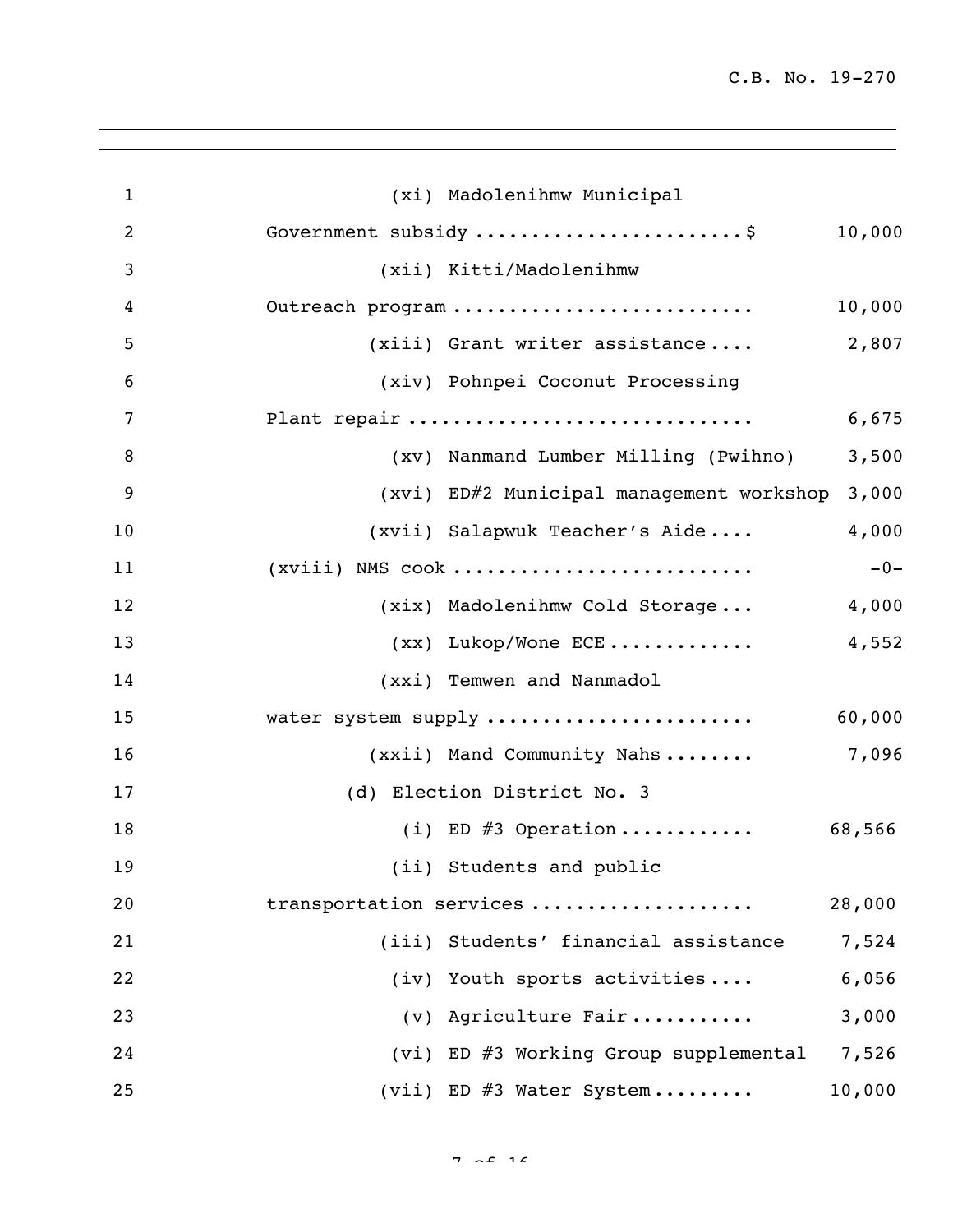| $\mathbf{1}$   | (viii) U public facilities                              |
|----------------|---------------------------------------------------------|
| $\overline{2}$ | repairs and maintenance \$ 49,917                       |
| 3              | (ix) Nett public facilities                             |
| 4              | repairs and maintenance<br>52,557                       |
| 5              | (x) Mwoakilloa public facilities                        |
| 6              | repairs and maintenance and transportation needs 20,000 |
| 7              | (xi) Pingelap public facilities                         |
| 8              | repairs and maintenance and transportation needs 25,000 |
| 9              | (xii) Mwoakilloa multipurpose                           |
| 10             | house renovation<br>1,854                               |
| 11             | (xiii) Pohnkeimw Secondary Road paving 50,000           |
| 12             | (4) State of Chuuk 1,480,000                            |
| 13             | (a) Chuuk State At-Large                                |
| 14             | (i) Public Facilities repair                            |
| 15             | and improvement<br>30,000                               |
| 16             | (ii) Youth Activities'                                  |
| 17             | programs and projects<br>32,000                         |
| 18             | 7,000<br>(iii) Students' Financial Assistance           |
| 19             | (iv) Low Income Housing subsidy<br>30,000               |
| 20             | (v) Farmers and Students' land                          |
| 21             | 17,000<br>transportations                               |
| 22             | (vi) Leadership exposures and travel<br>15,000          |
| 23             | (vii) Farmers planting tools and                        |
| 24             | seedling project<br>14,800                              |
| 25             | $(viii)$ CSCIP operation<br>5,000                       |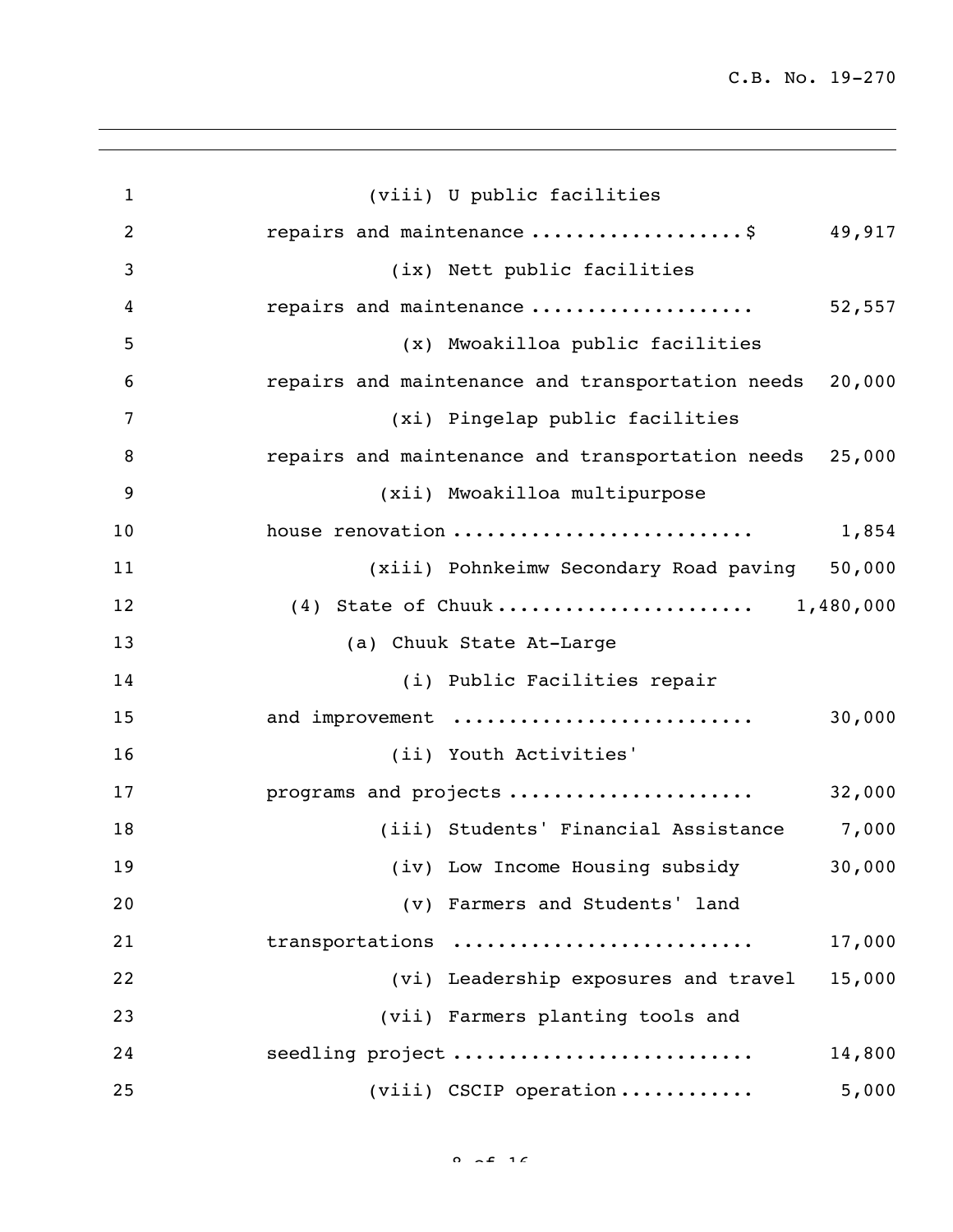| $\mathbf{1}$     | (ix) Offices Rental and                         |        |
|------------------|-------------------------------------------------|--------|
| $\overline{2}$   | Operations Commission \$ 7,000                  |        |
| 3                | $(x)$ POL and Charter                           | 13,200 |
| $\boldsymbol{4}$ | (xi) At-Large Office Operation                  | 20,000 |
| 5                | (xii) Sports facilities                         |        |
| 6                | construction (basketball courts)                | 11,000 |
| $\overline{7}$   | (xiii) Fishing gear and equipment.              | 25,000 |
| 8                | (xiv) Seawall and Taro                          |        |
| 9                | Patches Protection                              | 10,000 |
| 10               | (xv) Multipurpose building                      |        |
| 11               | repair and renovation                           | 5,000  |
| 12               | (xvi) Feeding program                           | 10,000 |
| 13               | (xvii) Medical referral and                     |        |
| 14               | repatriation of remains                         | 10,000 |
| 15               | (xviii) OCHAP Community Hall Construction 5,000 |        |
| 16               | (xix) Tonoas Municipal Government               |        |
| 17               | inauguration activities                         | 1,000  |
| 18               | (xx) Udot Municipal Government                  |        |
| 19               | inauguration activities                         | 1,000  |
| 20               | (xxi) Kuttu Municipal Government                |        |
| 21               | inauguration activities                         | 1,000  |
| 22               | (b) Election District No. 1                     |        |
| 23               | (i) Students' Financial Assistance              | $-0-$  |
| 24               | (ii) Mortlock Development Commission            |        |
| 25               | outstanding debts (past and present)            | 8,119  |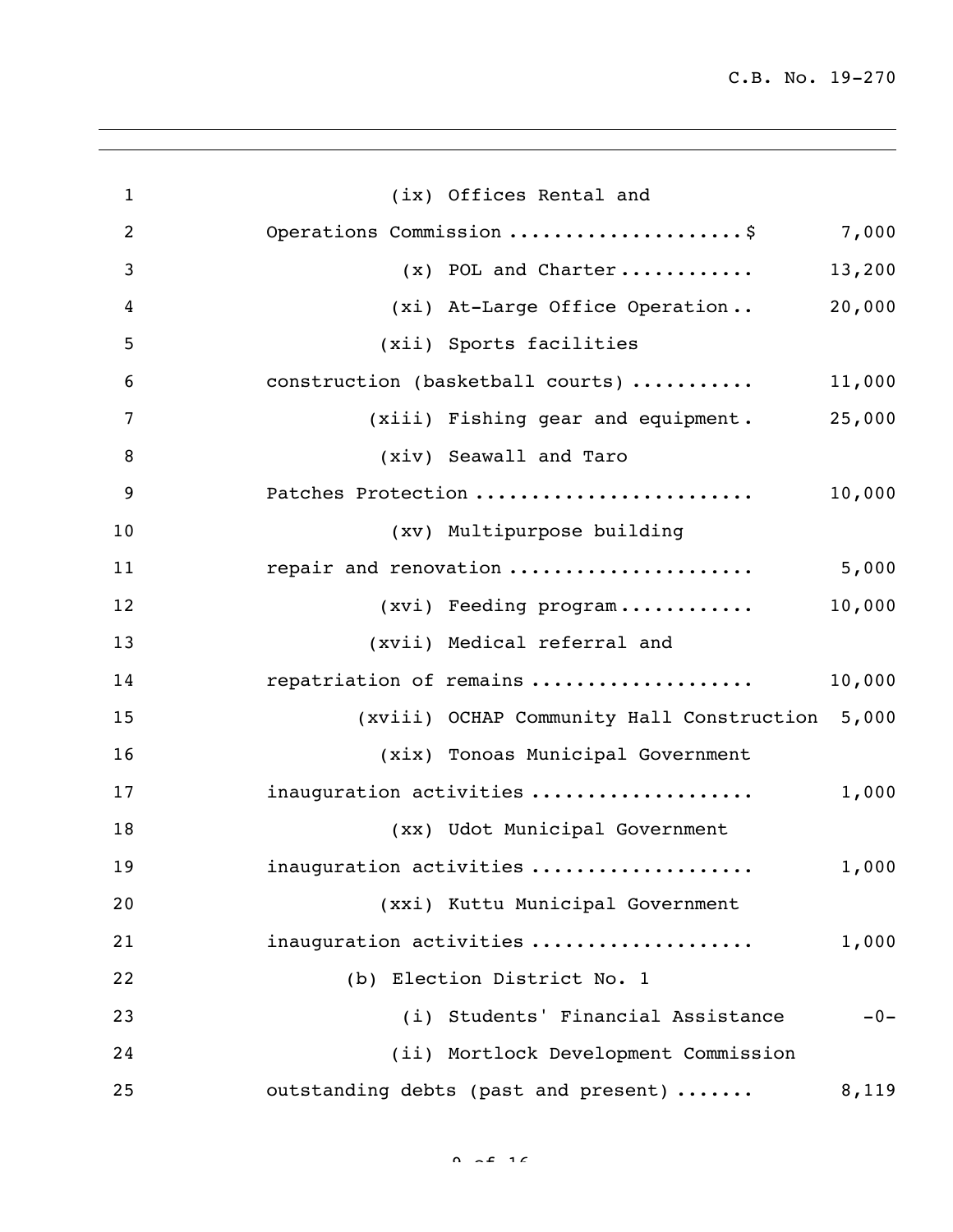| $\mathbf{1}$   | (iii) Municipal Governments' subsidy     |        |
|----------------|------------------------------------------|--------|
| $\overline{2}$ | a. Ta Municipality\$                     | 3,000  |
| 3              | (iv) Community Housing improvement/      |        |
| 4              | freight or charter                       | 45,000 |
| 5              | (v) Leadership Conference                | 15,000 |
| 6              | (vi) Leadership travel                   | 10,000 |
| 7              | (vii) Youth musical instruments          | $-0-$  |
| 8              | (viii) Housing Improvement               | 21,881 |
| 9              | $(ix)$ Transportation needs              | 5,851  |
| 10             | $(x)$ CSCIP                              | 4,149  |
| 11             | (xi) Sea transportation assistance 7,200 |        |
| 12             | (xii) Mortlock Development               |        |
| 13             | Community operation                      | 22,800 |
| 14             | (xiii) Pou (Weno) Community              |        |
| 15             | Center Improvement                       | $-0-$  |
| 16             | (xiv) Health and Sanitary project        | 11,000 |
| 17             | $(xv)$ ED #1 Operation                   | 11,000 |
| 18             | (xvi) Administrative Support             |        |
| 19             | costs for Delegation                     | $-0-$  |
| 20             | (xvii) Food Relief Assistance            | $-0-$  |
| 21             | (xviii) Solar System Project             | 85,000 |
| 22             | (c) Election District No. 2              |        |
| 23             | (i) Basketball court                     | 7,000  |
| 24             | (ii) Meeting Halls                       |        |
| 25             | (a) Neoram, Nepukos                      | 10,000 |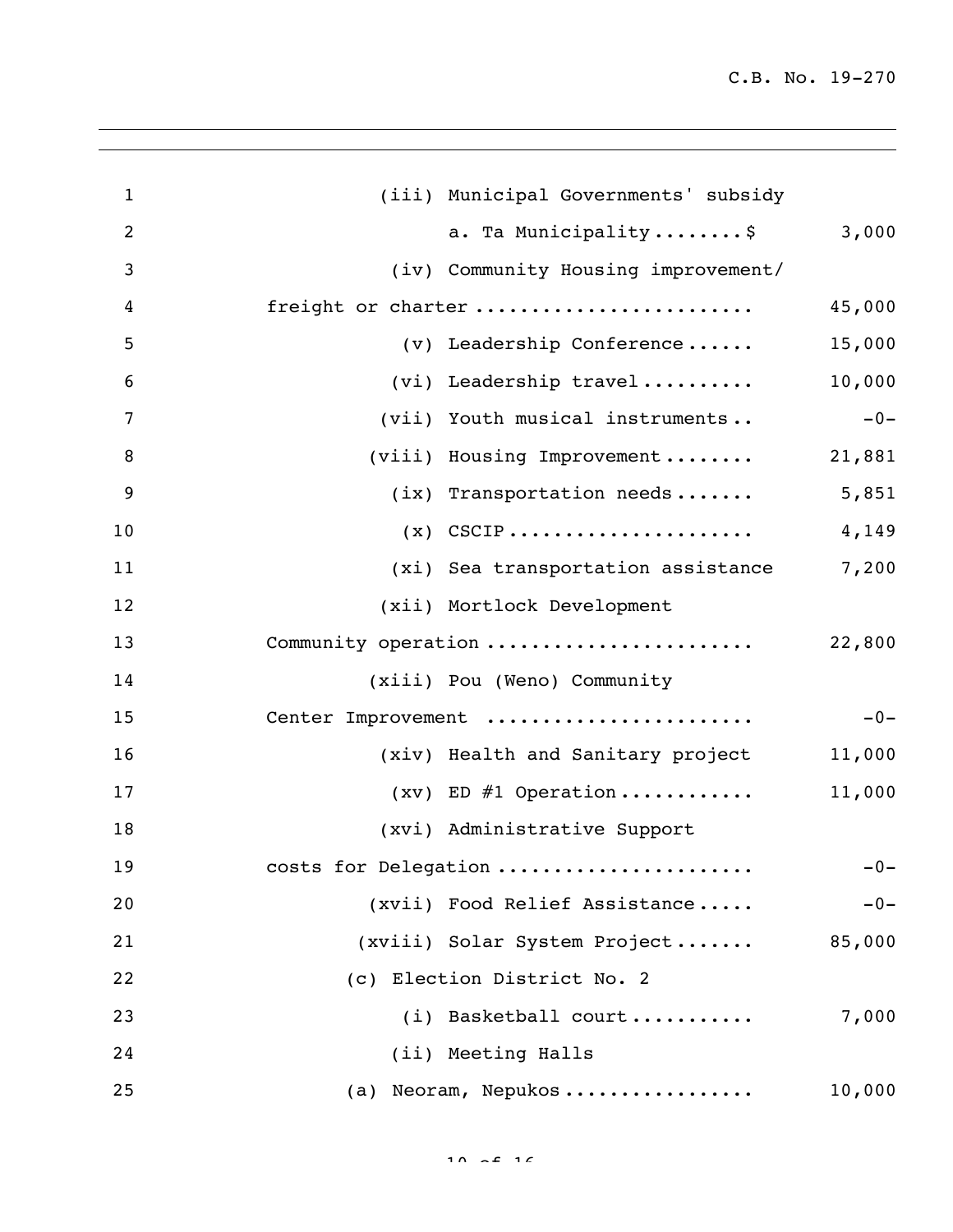| $\mathbf{1}$   | Faichu, Eor\$<br>(b)                        | 6,000  |
|----------------|---------------------------------------------|--------|
| $\overline{2}$ | Faramas, Sapuk<br>(C)                       | 4,000  |
| 3              | (d) Neinifach, Mwan                         | 5,000  |
| 4              | (iii) Public school/bus operation           | 35,000 |
| 5              | $(iv)$ Road construction                    | $-0-$  |
| 6              | (v) Repatriation of human remains           | 6,000  |
| $\overline{7}$ | (vi) Kokumy cultural celebration            | 4,000  |
| 8              | $(vii)$ CSCIP                               | 10,000 |
| 9              | $(viii)$ NNDA operation                     | 25,000 |
| 10             | $(ix)$ Housing assistance                   | 15,000 |
| 11             | $(x)$ Fishing projects                      | 20,000 |
| 12             | (xi) Medical supplies & equipment           | $-0-$  |
| 13             | (xii) Leadership travel & exposure          | 10,000 |
| 14             | (xiii) Public facilities                    |        |
| 15             | repair and improvement                      | 33,000 |
| 16             | (xiv) Purchase of Heavy equipment           |        |
| 17             | and heavy equipment parts                   | 40,000 |
| 18             | (d) Election District No. 3                 |        |
| 19             | (i) Election District No. 3                 |        |
| 20             | Operation                                   | 25,000 |
| 21             | (ii) Housing and Community Halls            | 45,500 |
| 22             | (iii) Fishing projects                      | 15,000 |
| 23             | (iv) Fiberglass boats repair                | 5,000  |
| 24             | (v) Municipal inauguration activities 4,500 |        |
| 25             | (vi) Sport Tournaments                      |        |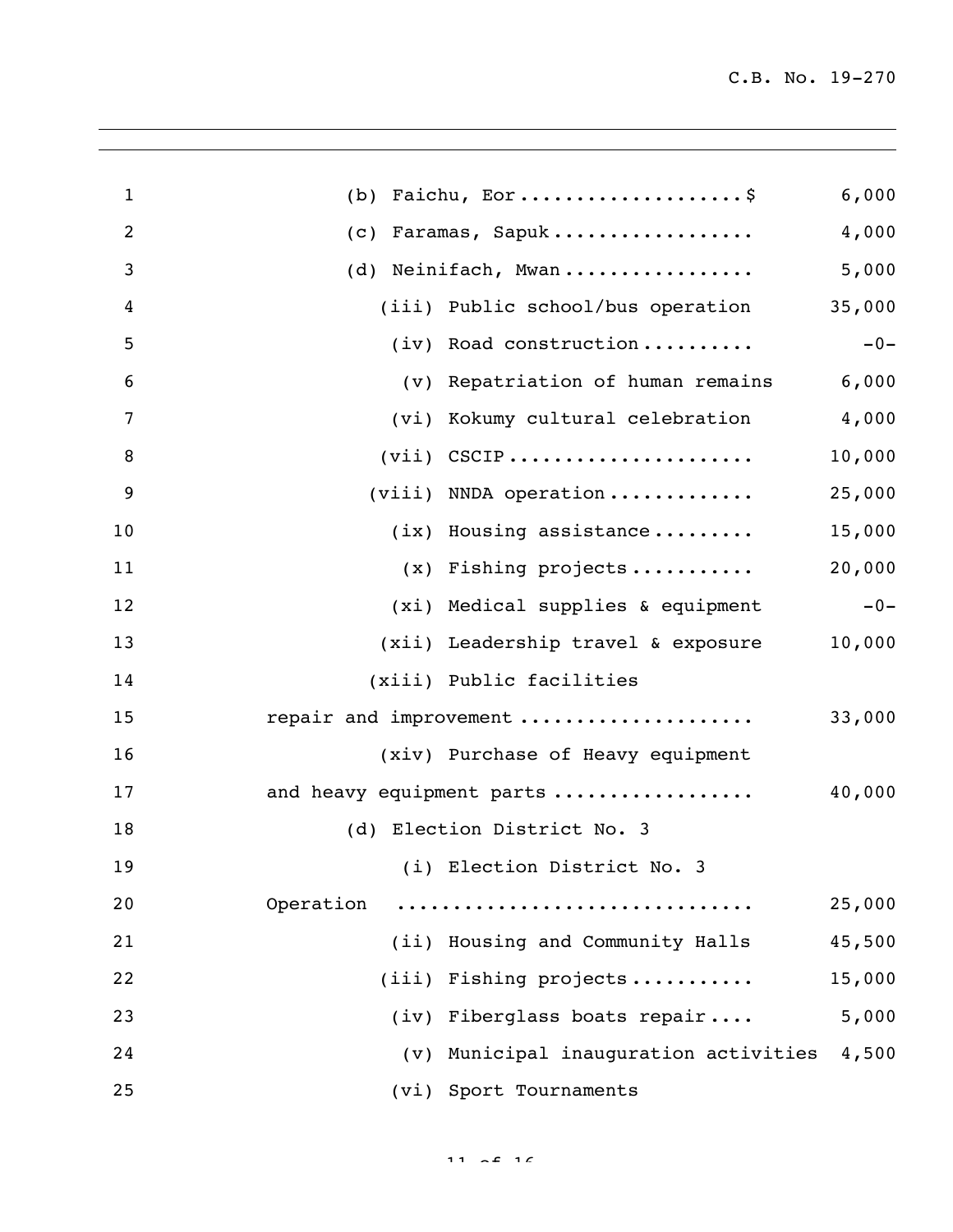| $\mathbf{1}$   | facilities/supplies \$                    | 3,000  |
|----------------|-------------------------------------------|--------|
| $\overline{2}$ | (vii) Feeding Program                     | 10,000 |
| $\mathfrak{Z}$ | (viii) Crafting and sewing projects 7,000 |        |
| $\overline{4}$ | $(ix)$ Market/local produce               | 10,000 |
| 5              | (x) Project Management                    | 12,500 |
| 6              | $(xi)$ CSCIP operation                    | 5,000  |
| $\overline{7}$ | (xii) Subsidy for entrepreneurships       |        |
| 8              | and business start up                     | 10,000 |
| $\overline{9}$ | (xiii) Nukuno Christian School            |        |
| 10             | solar panels/computers                    | 10,000 |
| 11             | $(xiv)$ Leadership Travel                 | 15,000 |
| 12             | (xv) Youth rehabilitation programs        | 9,000  |
| 13             | (xvi) Mayors Leadership Conference        | 5,000  |
| 14             | (xvii) Land transportation                | 12,500 |
| 15             | (xviii) Municipal Governments' subsidies  | 46,000 |
| 16             | (e) Election District No. 4               |        |
| 17             | (i) Students' Financial Assistance        | 10,000 |
| 18             | (ii) Youth activities and programs        | 10,000 |
| 19             | (iii) Leadership exposure and travel      | 15,000 |
| 20             | $(iv)$ FDA operations                     | 20,000 |
| 21             | $(v)$ CSCIP operation                     | 5,000  |
| 22             | (vi) Udot Municipal subsidy               | 10,000 |
| 23             | (vii) Low income housing grant            | 40,000 |
| 24             | (viii) Iongkumi fishing project           | 40,000 |
| 25             | (ix) Fiberglass boats repair              | 10,000 |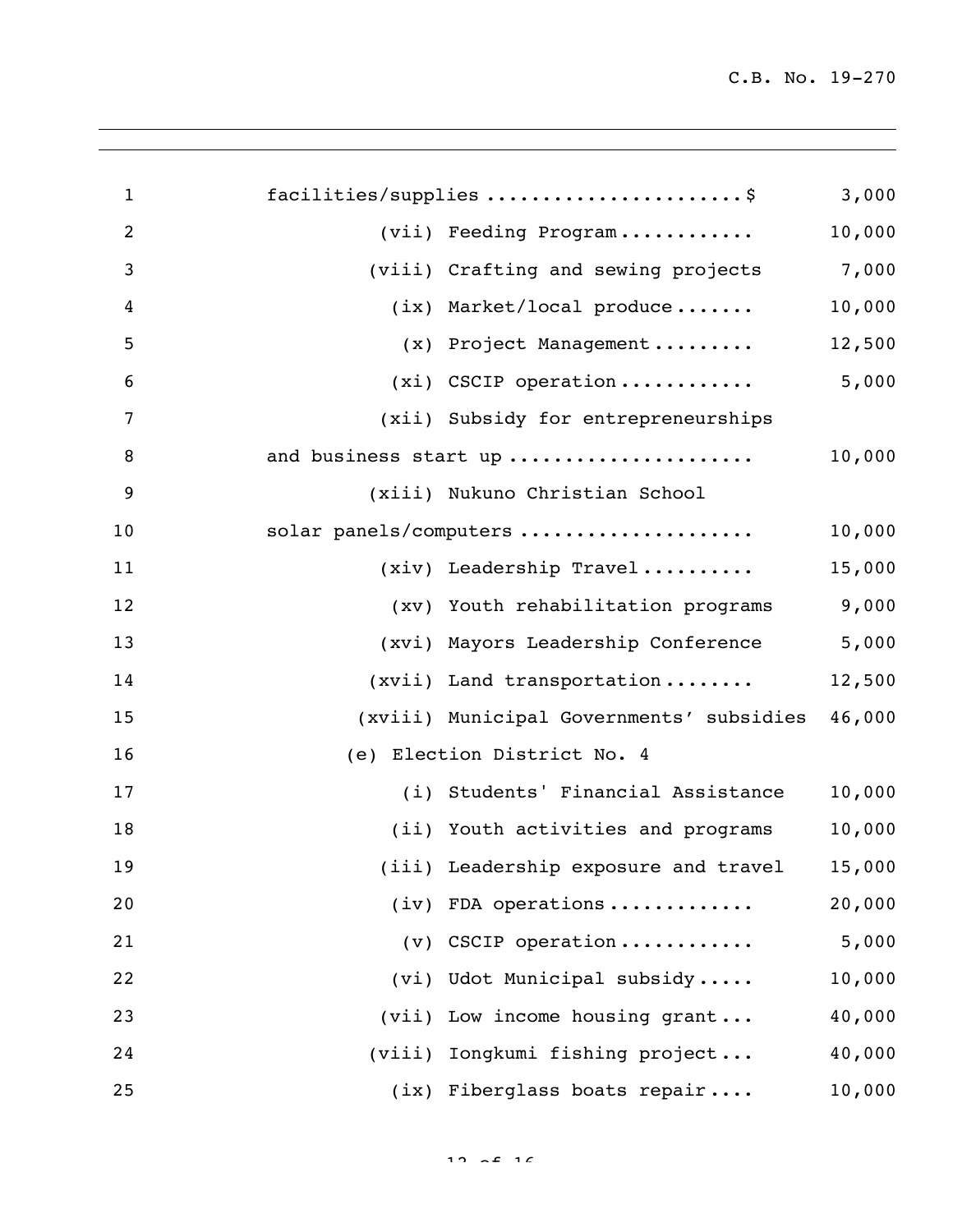| $\mathbf{1}$   | $(x)$ Food relief\$                         | 10,000 |
|----------------|---------------------------------------------|--------|
| $\overline{2}$ | $(xi)$ Land transportation                  | 20,000 |
| 3              | (xii) Polle Municipal subsidy               | 10,000 |
| 4              | $(xiii)$ ED #4 office operation             | 30,000 |
| 5              | (xiv) Famachaw farming project              | 10,000 |
| 6              | (xv) Medical referrals &                    |        |
| 7              | repatriation of remains                     | 10,000 |
| 8              | (f) Election District No. 5                 |        |
| 9              | $(i)$ POL & Charter                         | 59,000 |
| 10             | (ii) Food Relief                            | 13,846 |
| 11             | (iii) Rental office space, office           |        |
| 12             | supplies and equipment, communication and   |        |
| 13             | utilities                                   | 5,000  |
| 14             | (iv) Students' Financial                    |        |
| 15             | Assistance                                  | $-0-$  |
| 16             | (v) Medical referral,                       |        |
| 17             | pharmaceuticals and repatriation of         |        |
| 18             |                                             | 14,426 |
| 19             |                                             | 5,000  |
| 20             | (vii) Operations (ED $#5$ )                 | 26,728 |
| 21             | (viii) Project Management                   | 20,000 |
| 22             | (ix) On the job training subsidy            | $-0-$  |
| 23             | (x) Land Acquisition for the                |        |
| 24             | people of Halls, Weito and Pattiw Islands   | 71,000 |
| 25             | PROVIDED THAT the allottee of this specific |        |

 $12 \times 216$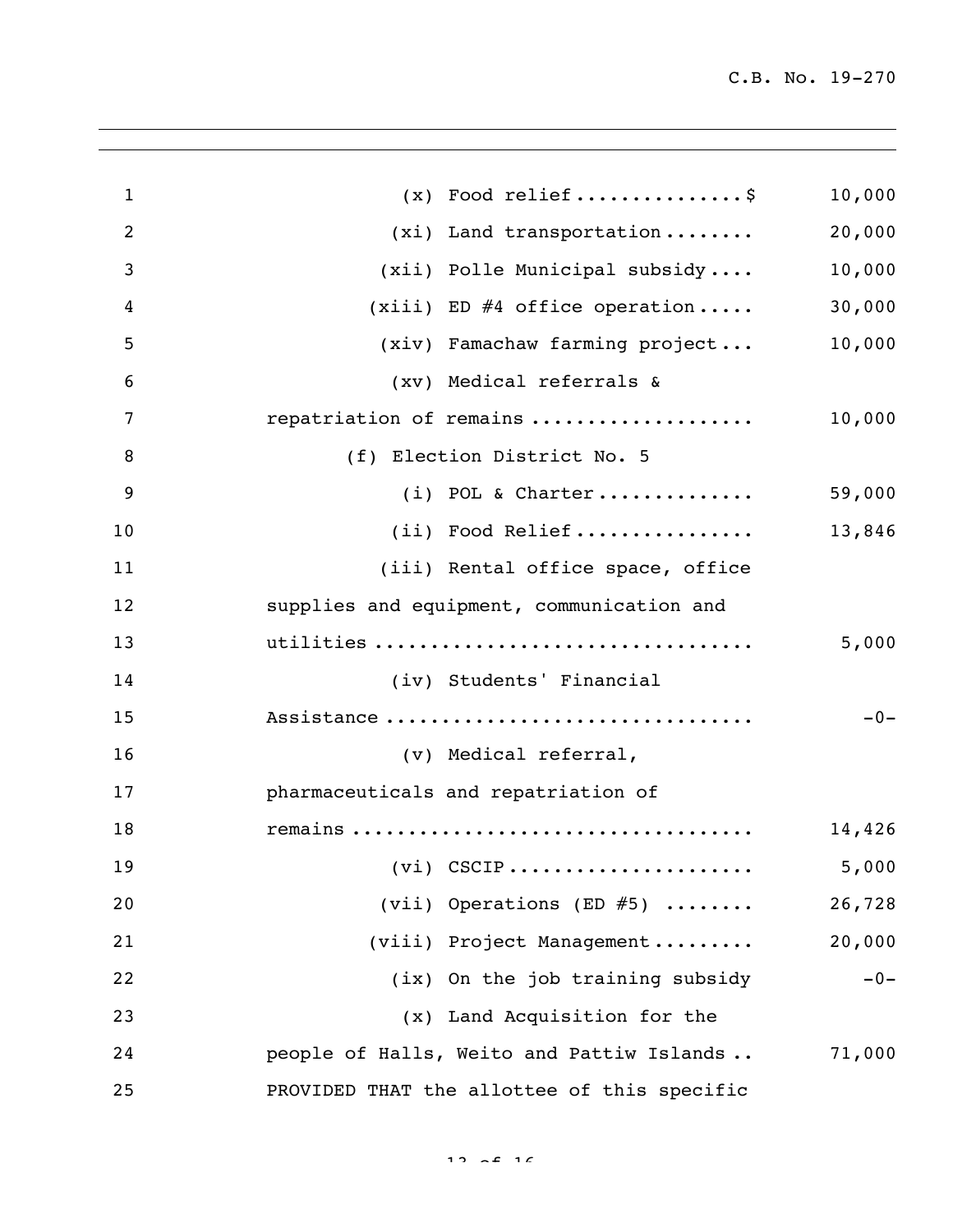funding shall deposit the funds into the Special Funds within the General Fund of the Federated States of Micronesia for Chuuk Election District No. 5 established pursuant to Public Law No. 13-83. (xi) Land filling in Weno ...... \$ -0- 7 (xii) Transportation needs ....... 15,000" Section 2. Section 2 of Public Law No. 15-32, as amended by Public Laws Nos. 15-36, 15-57, 15-63, 17-21, 17-33, 17-40, 18-17, 18-85, 19-17 and 19-100, is hereby further amended to read as follows: "Section 2. Allotment and management of funds and lapse date. All funds appropriated by this act shall be allotted, managed, administered and accounted for in accordance with applicable laws, including, but not limited to the Financial Management Acts of each of the States, the Financial Management Act of 1979 and the amended Compact of Free Association between the United States Government and the Government of the Federated States of Micronesia and its related agreements. The allottee shall be responsible for ensuring that these funds, or so much thereof as may be necessary, are used solely for the purpose specified in this act, and that no obligations are incurred in excess of the sum appropriated. The

 $14 \times 2 \times 16$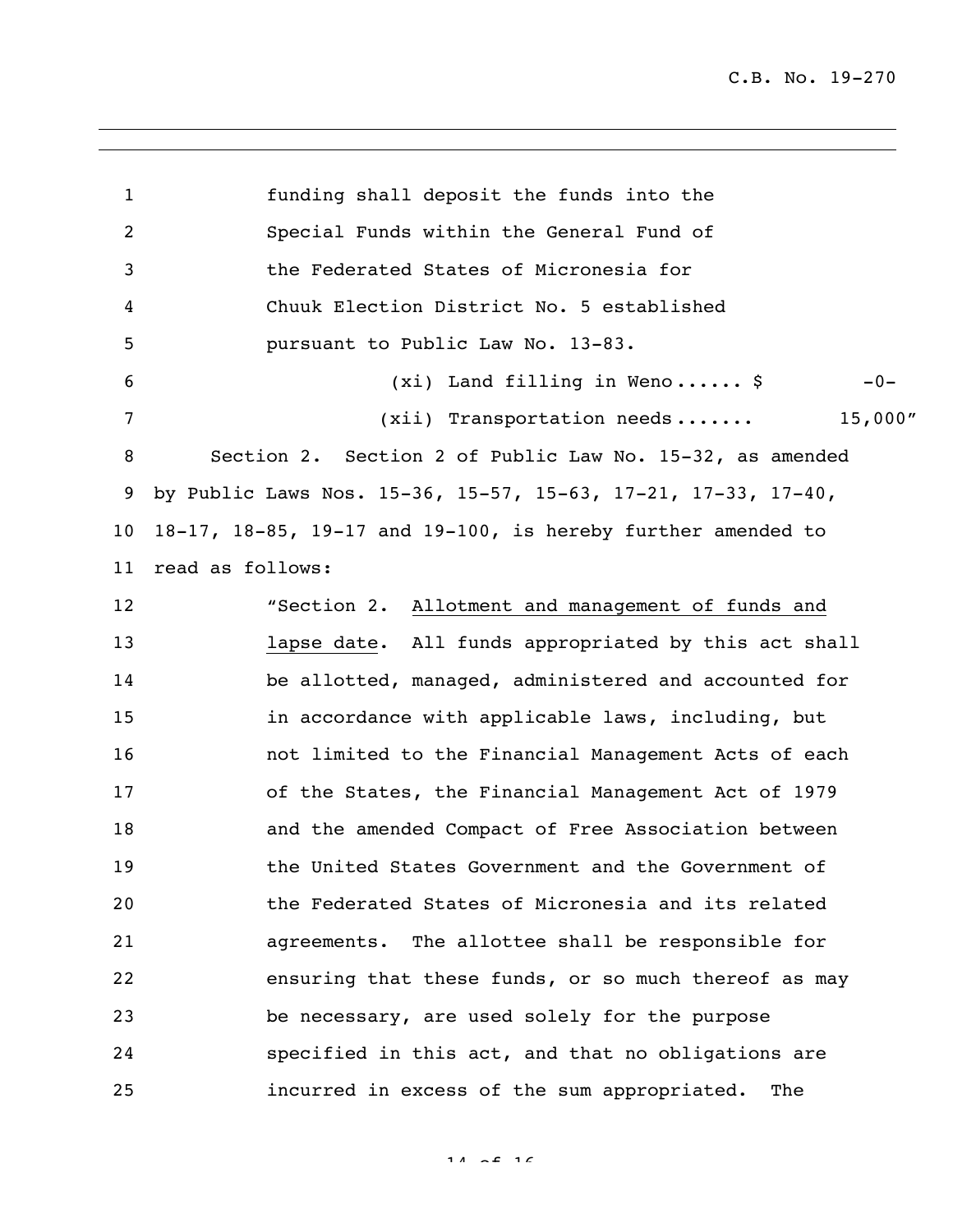allottee of the funds appropriated under subsection (4)(a) of section 1 of this act shall be the Governor of Chuuk State or his designee. The allottee of funds appropriated under subsection 4(b) shall be the Mortlock Islands Development Authority (MIDA). The allottee of funds appropriated under subsection 4(d) of this act shall be the Southern Namoneas Development Authority. The allottee of fund appropriated under subsection 4(e) of this act shall be the Faichuk Development Authority. The allottee of funds appropriated under subsections 1 and 3 of section 1 of this act shall be the President of the Federated States of Micronesia or his designee, EXCEPT THAT the allottee of the funds appropriated 15 under subsections (1)(a), (b), (c), (d), (h), (j), (l) and (m) of section 1 of this act shall be the Mayor of Lelu Municipal Government. The allottee of funds appropriated under subsection 4(c) of section 1 of this act shall be the Governor of the Chuuk State. The allottee of funds appropriated under subsection 4(f) of section 1 of this act shall be the Northwest Islands Development Authority (NIDA). The allottee of funds appropriated under subsection (2) of section 1 of this act shall be the Governor of the State of Yap. The funds appropriated by this act shall lapse

 $15 - 25$  16